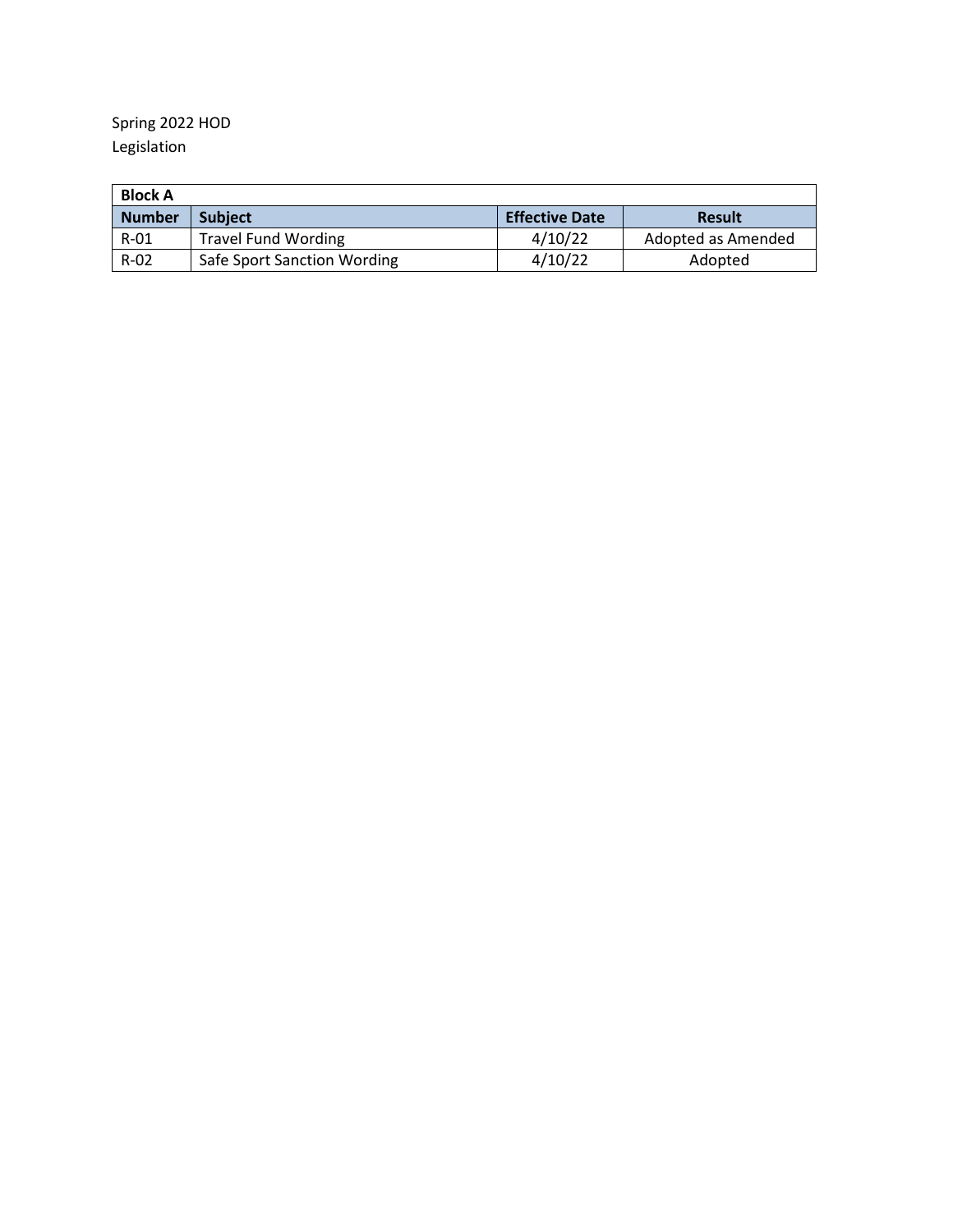## To be Considered by the House of Delegates Spring 2022

|                               | $R-01$                |                                                                                                                                                                                                                                                                                                      | <b>ACTION:</b> Adopted<br><b>Defeated</b><br>Adopted/Amended<br><b>Tabled</b><br>Postponed<br>Pulled                                                                                                                                                                                                                                |  |  |
|-------------------------------|-----------------------|------------------------------------------------------------------------------------------------------------------------------------------------------------------------------------------------------------------------------------------------------------------------------------------------------|-------------------------------------------------------------------------------------------------------------------------------------------------------------------------------------------------------------------------------------------------------------------------------------------------------------------------------------|--|--|
|                               |                       | Summary:<br>Rationale:<br>Submitted by:<br><b>Effective Date:</b>                                                                                                                                                                                                                                    | Tighten up travel fund requirement<br>Ensure NC meets are sanctioned by North Carolina Swimming<br><b>Legislative Committees</b><br>Recommendation: (Office Use Only)<br>Immediate                                                                                                                                                  |  |  |
| $\overline{2}$<br>3           | 211.3 ATHLETE FUNDING |                                                                                                                                                                                                                                                                                                      |                                                                                                                                                                                                                                                                                                                                     |  |  |
| $\overline{4}$<br>5           | $\cdot$ 1             |                                                                                                                                                                                                                                                                                                      | <b>REQUIREMENTS</b>                                                                                                                                                                                                                                                                                                                 |  |  |
| 6<br>$\overline{7}$<br>8<br>9 |                       | At the time of the competition, a swimmer must be a year-round premium or outreach<br>А.<br>registered NCS athlete representing a registered NCS club in good standing.<br>The swimmer must qualify for, travel to, and compete in at least one individual event<br>В.<br>at the funded competition. |                                                                                                                                                                                                                                                                                                                                     |  |  |
| 10<br>11<br>12<br>13<br>14    |                       | C.                                                                                                                                                                                                                                                                                                   | Within the 12-month period preceding the competition, the swimmer must have<br>competed with an NCS registered club in not fewer than four (4) USA Swimming<br>meets sanctioned or approved by North Carolina Swimming and hosted by NCS<br>member clubs in good standing that collected and paid the NCS Travel Fund<br>surcharge. |  |  |